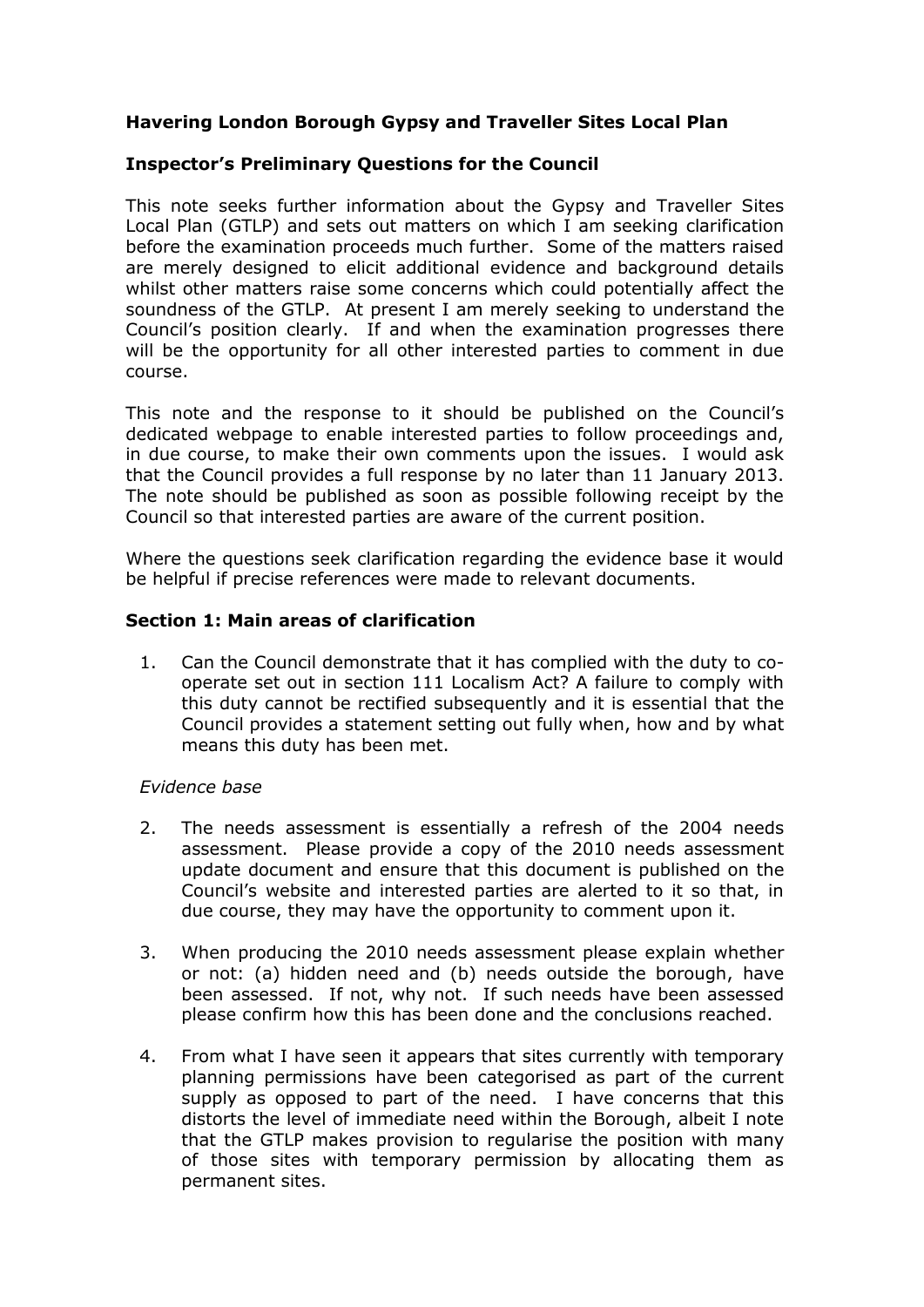#### *The policy approach to meeting the identified need*

- 5. Core Strategy policy CP2 sets out the requirements in relation to Sustainable Communities. Its final bullet point provides that such communities will be achieved by '*identifying sites to meet the identified needs of gypsies and travellers in a Gypsy and Travellers DPD'.* Does the Council consider that its approach in the GTLP is consistent with this policy which could be taken to indicate that all of the present and future need will be met? What are the Council's views on this?
- 6. Given my indication as to the categorisation of temporary planning permissions not forming part of the current supply, the Sustainability Assessment does not grapple with those sites with temporary planning permission in the overall assessment of need. Could the Council please provide comments on this issue. Following on from this, I should be grateful of the Council's views as to the adequacy of the assessment of need.

### *Effectiveness of the plan/deliverability*

- 7. All of the allocated sites are to remain within the Green Belt and therefore any subsequent application for planning permission on an allocated site will be subject to the test set out in the National Planning Policy Framework of the requirement to demonstrate **very special circumstances**. In addition proposed policy GTS2 of the Submission GTLP provides that applications for Gypsy and Traveller sites will be considered against Core Strategy Policy DC8 which in turn sets out detailed requirements and then provides that sites within the Green Belt will only be acceptable in **exceptional circumstances** and where through their design, layout and landscaping they minimise its impact on the openness of the Green Belt, do not prejudice the purposes of including land in the Green Belt, do not prejudice the recreational usage of the Green Belt or involve the loss of high grade agricultural land.
- 8. Three questions arise from this:
	- (a) To what extent does the Council consider proposed policy GTS2 to be consistent with national policy?
	- (b) Since policy GTS2 does not appear to establish the principal of acceptability of the allocated sites in the Green Belt and therefore gives rise to some uncertainty as to whether the needs will be met, I have a concern about the effect of this policy requirement on the deliverability of allocated sites and would invite the Council's comments on this matter in terms of the overall effectiveness of the policy.
	- (c) What consideration, if any, did the Council give to the possibility of excluding sites within the Green Belt so as to